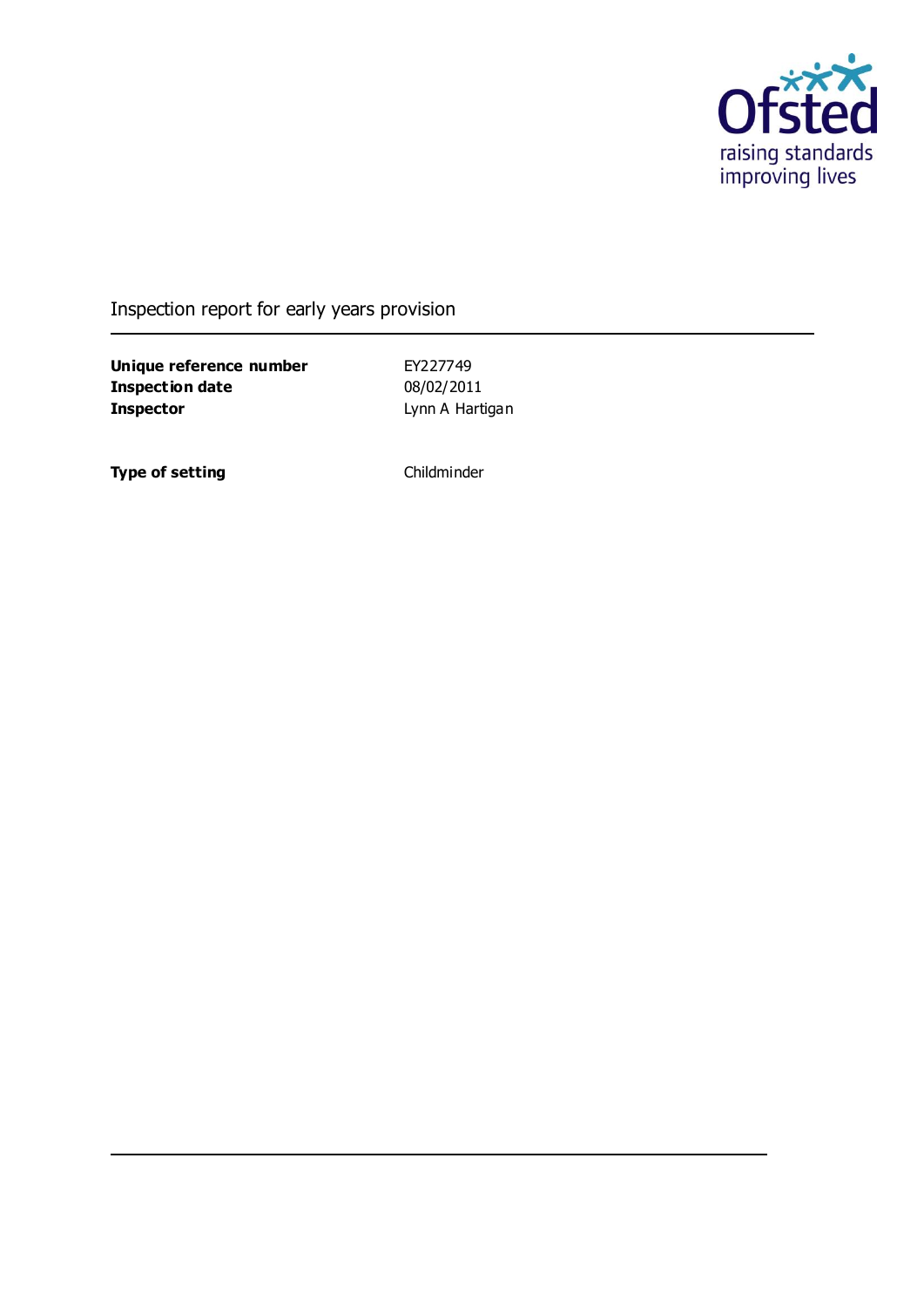The Office for Standards in Education, Children's Services and Skills (Ofsted) regulates and inspects to achieve excellence in the care of children and young people, and in education and skills for learners of all ages. It regulates and inspects childcare and children's social care, and inspects the Children and Family Court Advisory Support Service (Cafcass), schools, colleges, initial teacher training, work-based learning and skills training, adult and community learning, and education and training in prisons and other secure establishments. It assesses council children's services, and inspects services for looked after children, safeguarding and child protection.

If you would like a copy of this document in a different format, such as large print or Braille, please telephone 0300 123 1231, or email enquiries@ofsted.gov.uk.

You may copy all or parts of this document for non-commercial educational purposes, as long as you give details of the source and date of publication and do not alter the information in any way.

T: 0300 123 1231 Textphone: 0161 618 8524 E: enquiries@ofsted.gov.uk W: [www.ofsted.gov.uk](http://www.ofsted.gov.uk/)

© Crown copyright 2011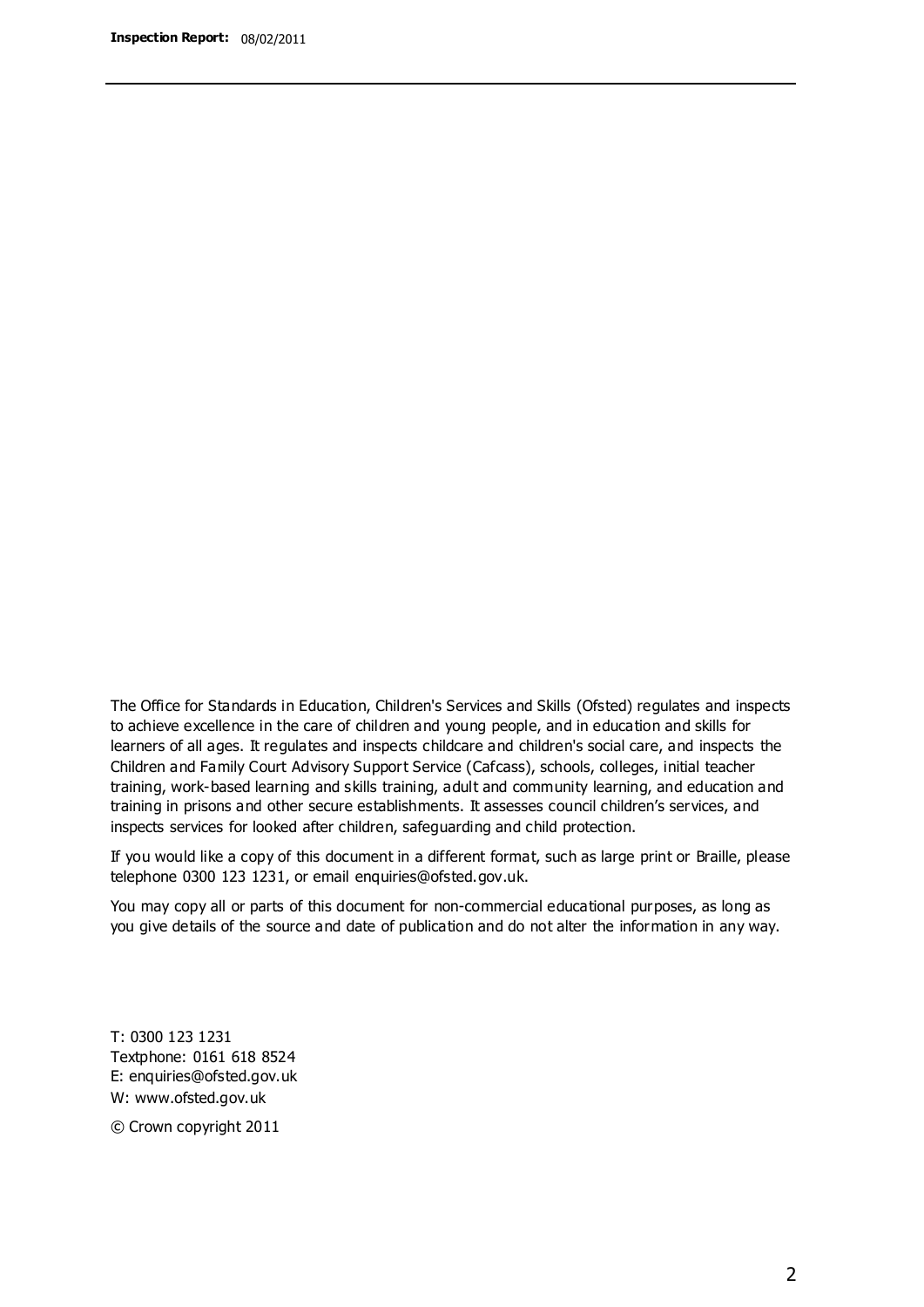## **Introduction**

This inspection was carried out by Ofsted under Sections 49 and 50 of the Childcare Act 2006 on the quality and standards of the registered early years provision. 'Early years provision' refers to provision regulated by Ofsted for children from birth to 31 August following their fifth birthday (the early years age group). The registered person must ensure that this provision complies with the statutory framework for children's learning, development and welfare, known as the *Early* Years Foundation Stage.

The provider must provide a copy of this report to all parents with children at the setting where reasonably practicable. The provider must provide a copy of the report to any other person who asks for one, but may charge a fee for this service (The Childcare (Inspection) Regulations 2008 regulations 9 and 10).

The setting also makes provision for children older than the early years age group which is registered on the voluntary and/or compulsory part(s) of the Childcare Register. This report does not include an evaluation of that provision, but a comment about compliance with the requirements of the Childcare Register is included in Annex B.

Please see our website for more information about each childcare provider. We publish inspection reports, conditions of registration and details of complaints we receive where we or the provider take action to meet the requirements of registration.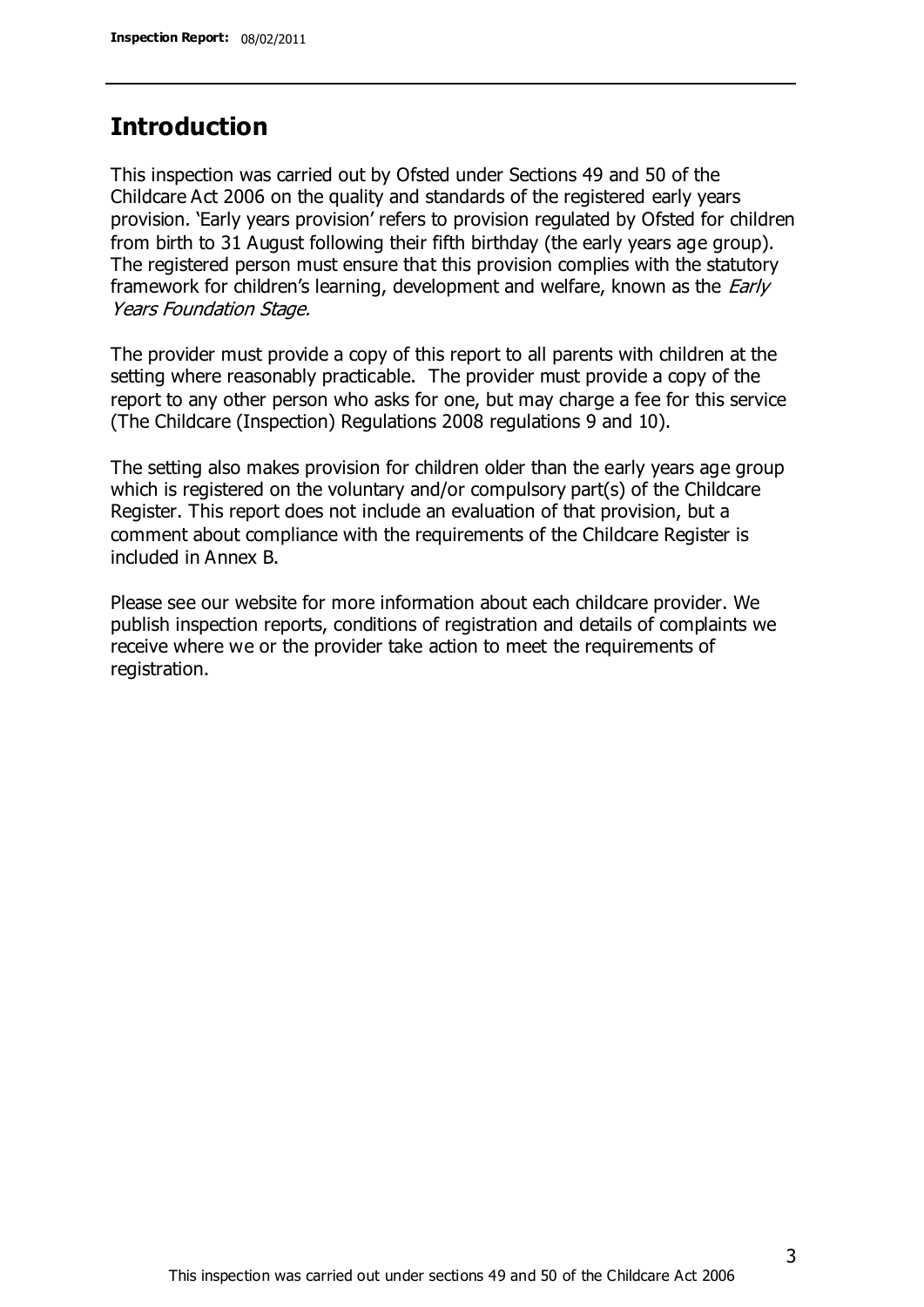## **Description of the childminding**

The childminder was registered in 2002 and lives with her husband and two adult children in Ipswich, Suffolk. The whole of the premises is used for childminding with the exception of the dining room and one room upstairs. There is an enclosed garden for outdoor play. A maximum of three children under eight years may attend at any one time, all of whom may be in the early years age range. The childminder is currently caring for four children on a part-time basis. The childminder has strategies in place to support children learning English as an additional language.

Care is also offered to children aged over five years. This provision is registered by Ofsted on the Early Years Register and the compulsory and voluntary parts of the Childcare Register.

## **The overall effectiveness of the early years provision**

Overall the quality of the provision is satisfactory.

Children make steady progress through the Early Years Foundation Stage and the provision for their welfare is also met to a satisfactory standard. This is achieved as the childminder dedicates her time to the children, who often receive one-to-one attention. Children are happy and settle well as the childminder ensures they have fun and are able to learn within an inclusive and safe environment. Some good opportunities are in place to communicate with parents and effective partnerships with other settings children attend enhance the their time with the childminder. A systematic way of recording observations and children's next steps is being reviewed to ensure it is effective. Some systems are in place for self-evaluation which ensure a satisfactory standard of care is offered at all times.

## **What steps need to be taken to improve provision further?**

To further improve the early years provision the registered person should:

- make use of training made available by the local authority and other sources to develop knowledge and understanding of the Early Years Foundation Stage and the Local Safeguarding Children Board procedures
- develop the information provided for parents to improve the two-way flow of information and promote a shared understanding of the care provided; this refers to the provision or regularly updated policies and procedures
- update and regularly review the record of risk assessment to include any assessments of risks for outings and fire drills
- ensure systems in place to administer and record medication given and record accidents are effective.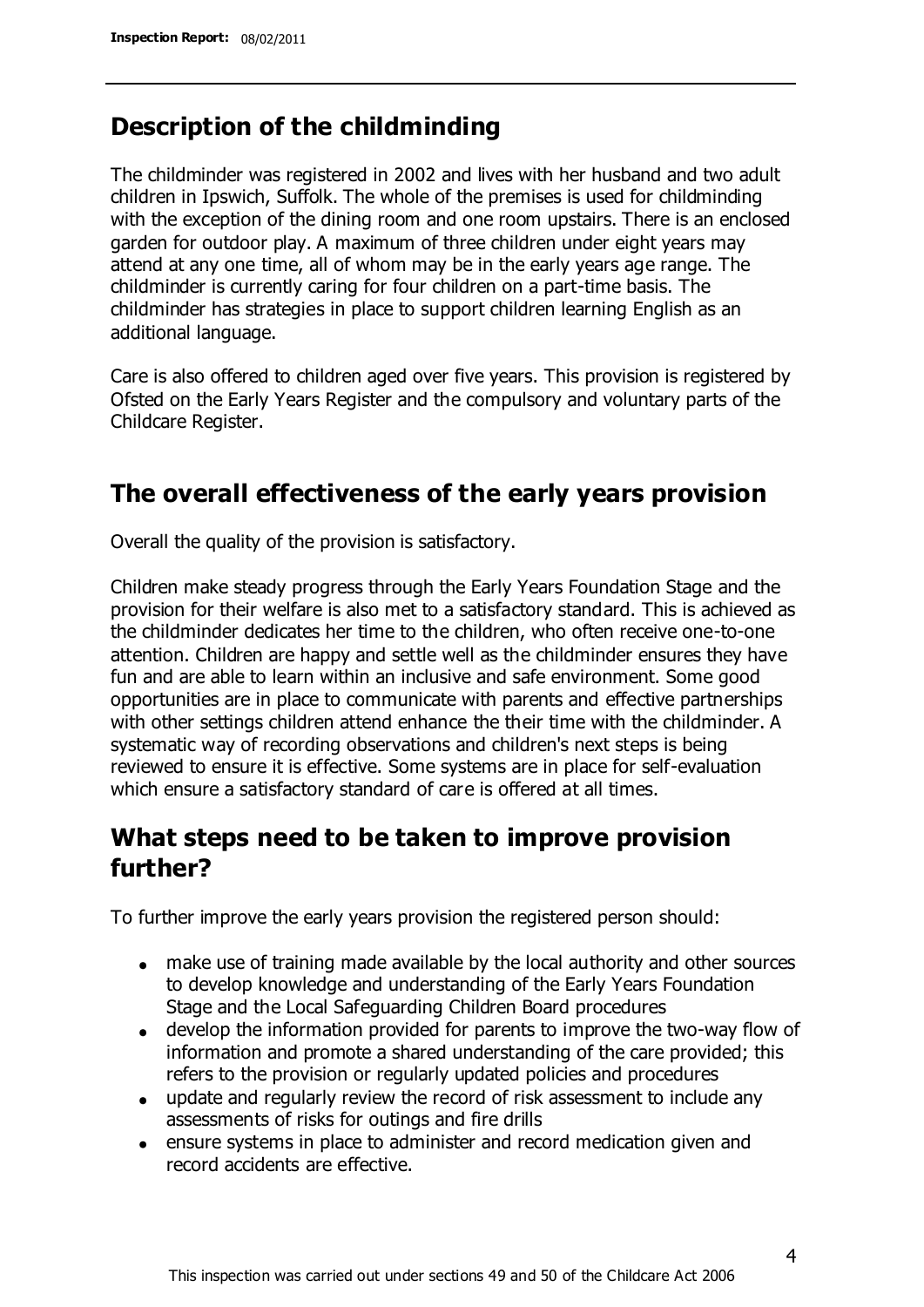# **The effectiveness of leadership and management of the early years provision**

Children are safeguarded as the childminder has a satisfactory understanding of child protection issues. She is aware of the possible signs of abuse and understands the process to follow if she was to have concerns about a child in her care. She has attended safeguarding training in the past but has not refreshed or extended her knowledge further. Children receive care in a safe and secure home as the childminder assesses and minimises risks effectively. However, written risk assessments for outings are not in place. The childminder ensures members of the household who require suitability checks have completed these.

Required documentation is in place to support children's welfare. However, the childminder does not review and update all documents regularly, in particular, ensuring robust and accurate records are kept with regard to accidents and administering medication to ensure children's welfare is not compromised.

The childminder is beginning to develop an effective system to evaluate and review her practice and some improvements have been made since the last inspection. For example, children use a range of resources and these now include some toys that reflect other cultures and diversity. The opportunities for children to develop their creativity have also been improved as the childminder offers resources, such as, dressing up clothes, art activities and musical instruments.

Children are happy and settled as the childminder works very closely with their parents. She gets to know families well and endeavours to meet their individual needs. The childminder has, in the past, and continues to support children who are learning English as an additional language. This is successfully achieved as she works closely with the children's parents and ensures she is fully informed with regard to their individual backgrounds. However, the lack of regularly updated policies available for parents which detail the childminder's practices means they are not fully aware of or up-to-date with her procedures.

Children are able to continue their learning at home as parents learn about what they have achieved with the childminder through daily conversations and regular opportunities to look at children's Learning Journeys. The childminder clearly understands the importance of partnership working and has initiated contact with the local pre-school and schools that minded children attend to ensure continuity of care and continued learning within the home.

# **The quality and standards of the early years provision and outcomes for children**

Children are happily settled with the childminder and relate confidently to her and their friends. They feel secure with her and gain an awareness of their personal safety as she makes effective use of opportunities to teach children about safety issues. Children understand the importance of keeping safe in the car as the childminder explains about the importance of using seat belts and appropriate car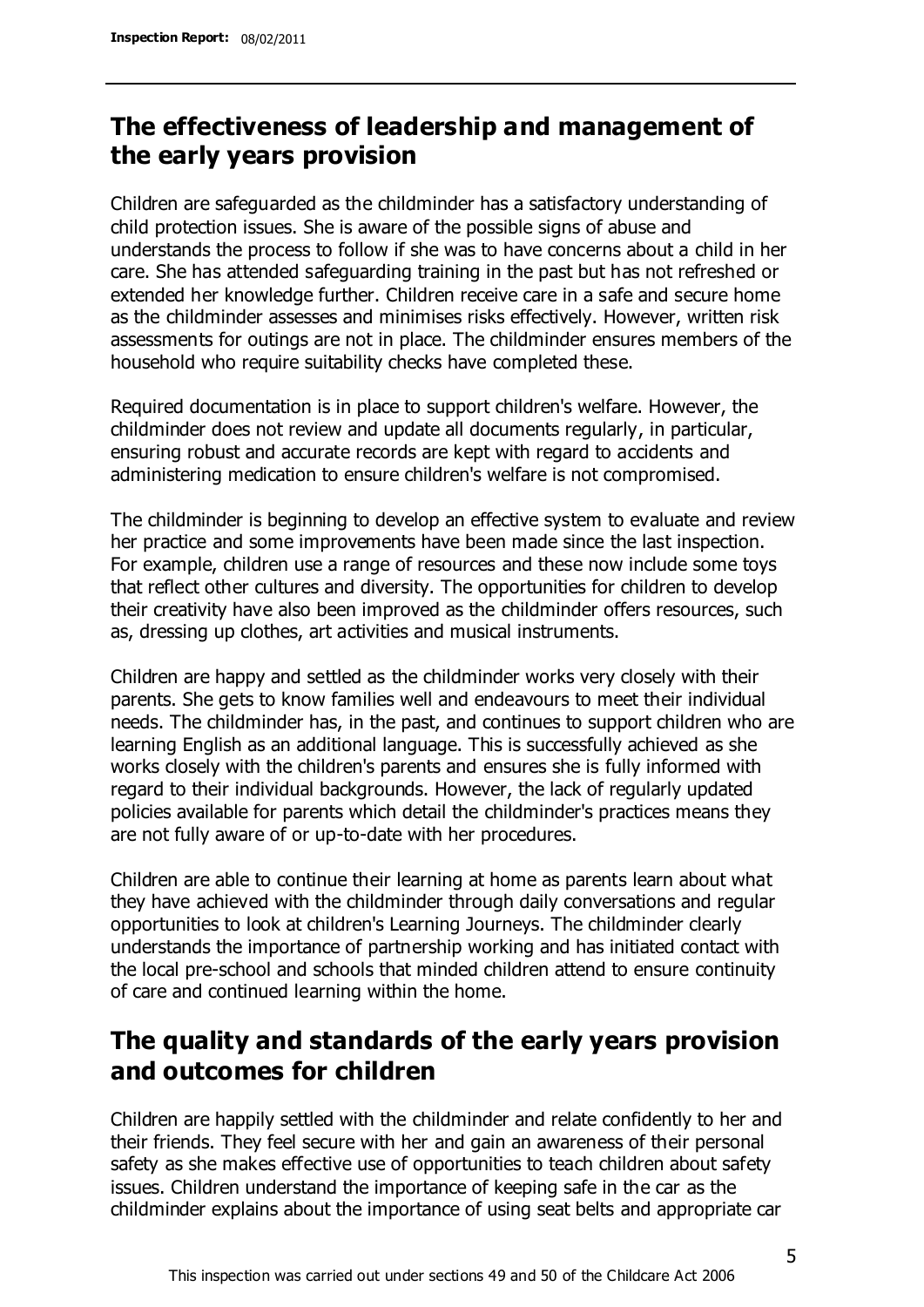seats. Older children understand why they must hold her hand or the buggy when walking along busy roads. Children have occasional opportunities to practice emergency evacuation procedures, but these practices are not regular and are not documented effectively. Children's learning about their personal safety is, therefore, not maximised.

Children are happy, confident learners who self-select from the toys available within the lounge where they play. They also enjoy a range of planned activities to support their learning. For example, arranged visits to 'Melody and Movement' sessions offer opportunities to develop physical skills. These sessions are enjoyed by children, who excitedly dance to music.

Opportunities to extend children's knowledge and understanding of the wider world are provided. For example, they have fun collecting conkers and leaves when walking in the outdoor environment. Provision of electronic toys and magnetic games and using money in shops offer opportunities to develop skills for the future.

The childminder has a satisfactory understanding of the six areas of learning and is able to observe and assess each child's progress. Next steps of learning are mostly identified and inform future planning. Children behave well as the childminder is a good role model and sets clear boundaries for their behaviour. They receive good attention and happily approach the childminder for cuddles. The children happily involve the childminder in their games. For example, they make monsters together using the construction toys.

Children celebrate a range of festivals and traditional days to extend their awareness of other cultures, and the activities also support other areas of their learning. For example, children dress up and enjoy party food at Halloween. They have fun socialising with others and sharing party food. They learn about Diwali and Chinese New Year. They extend their conversation skills through constant chatter with the childminder as they play.

Satisfactory strategies in place support children learning English as an additional language. For example, pictures of everyday objects are used so that children become familiar with these and can make themselves understood.

The childminder skilfully brings maths into children's play by encouraging them to count how many puzzle pieces they have and identify shapes and colours within the puzzle. The childminder offers healthy and nutritious snacks and meals and reinforces good hygiene practice. Therefore, children are beginning to understand the importance healthy lifestyles and taking responsibility for their own personal hygiene.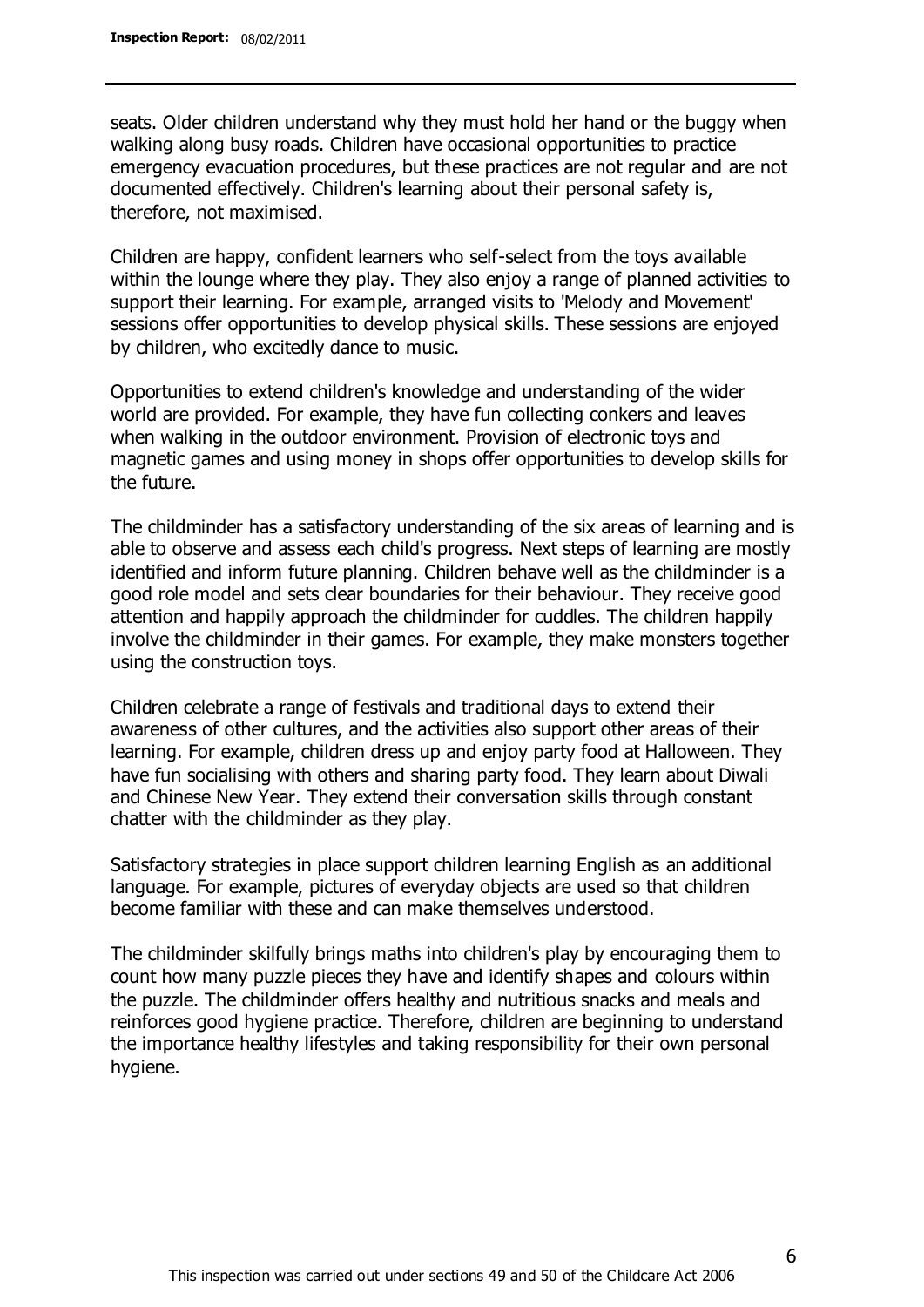# **Annex A: record of inspection judgements**

#### **The key inspection judgements and what they mean**

Grade 1 is Outstanding: this aspect of the provision is of exceptionally high quality Grade 2 is Good: this aspect of the provision is strong Grade 3 is Satisfactory: this aspect of the provision is sound Grade 4 is Inadequate: this aspect of the provision is not good enough

### **The overall effectiveness of the early years provision**

| How well does the setting meet the needs of the      |  |
|------------------------------------------------------|--|
| children in the Early Years Foundation Stage?        |  |
| The capacity of the provision to maintain continuous |  |
| improvement                                          |  |

### **The effectiveness of leadership and management of the early years provision**

| The effectiveness of leadership and management of the             |   |
|-------------------------------------------------------------------|---|
| <b>Early Years Foundation Stage</b>                               |   |
| The effectiveness of leadership and management in embedding       |   |
| ambition and driving improvement                                  |   |
| The effectiveness with which the setting deploys resources        | 3 |
| The effectiveness with which the setting promotes equality and    |   |
| diversity                                                         |   |
| The effectiveness of safeguarding                                 |   |
| The effectiveness of the setting's self-evaluation, including the | 3 |
| steps taken to promote improvement                                |   |
| The effectiveness of partnerships                                 |   |
| The effectiveness of the setting's engagement with parents and    |   |
| carers                                                            |   |

### **The quality of the provision in the Early Years Foundation Stage**

The quality of the provision in the Early Years Foundation Stage  $\vert$  3

### **Outcomes for children in the Early Years Foundation Stage**

| <b>Outcomes for children in the Early Years Foundation</b>    |  |
|---------------------------------------------------------------|--|
| <b>Stage</b>                                                  |  |
| The extent to which children achieve and enjoy their learning |  |
| The extent to which children feel safe                        |  |
| The extent to which children adopt healthy lifestyles         |  |
| The extent to which children make a positive contribution     |  |
| The extent to which children develop skills for the future    |  |

Any complaints about the inspection or report should be made following the procedures set out in the guidance available from Ofsted's website: www.ofsted.gov.uk